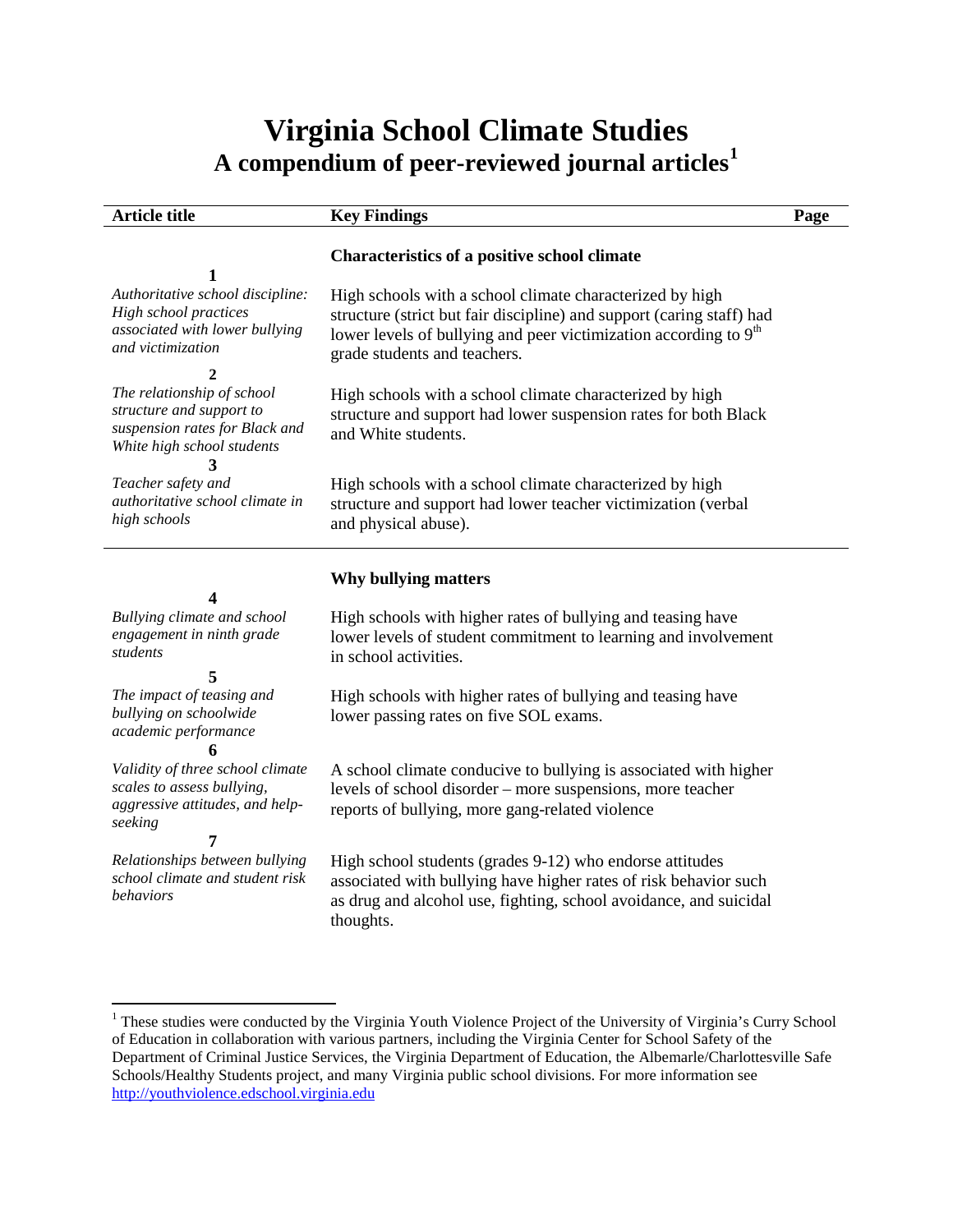# **8**

*Patterns of bullying and victimization associated with other problem behaviors among high school students: A conditional latent class approach* **9**

*The popularity of middle school bullies*

Students who self-report bullying others have higher rates of externalizing problem behaviors while students who self-report being bullied have higher rates of internalizing problem behaviors.

Contrary to stereotype, bullies are among the most popular students in middle school.

## **Strategies to prevent violence**

willing to seek help for threats of violence.

#### **10**

*Supportive school climate and student willingness to seek help for bullying and threats of violence*

#### **11**

*A retrospective study of school safety conditions in high schools using the Virginia Threat Assessment Guidelines versus Alternative Approaches*

# **12**

*Reductions in long-term suspensions following adoption of the Virginia Student Threat Assessment Guidelines*

# **13**

*A randomized controlled study of the Virginia Student Threat Assessment Guidelines in kindergarten through grade 12*

# **14**

*Student reports of peer threats of violence: Prevalence and outcomes*

In high schools using the Virginia Student Threat Assessment Guidelines,  $9<sup>th</sup>$  grade students reported less bullying, more willingness to seek help for threats of violence, and more positive school climate, and school records showed fewer longterm suspensions, than in other high schools.

Efforts of school staff to be supportive lead students to be more

High schools that implemented the Virginia Student Threat Assessment Guidelines showed a 52% reduction in long-term suspensions and 79% reduction in bullying infractions from the pretraining year to the posttraining year, compared to control schools not using the Guidelines.

Schools implementing the Virginia Student Threat Assessment Guidelines are much more likely than control schools to resolve student threats with counseling, parent involvement, and without long-term suspension or alternative school placement.

Approximately one in eight high school students reported being threatened at school in the past 30 days, but only 23% of threatened students regarded the threat as serious and only 9% of students who received a threat reported that it was carried out.